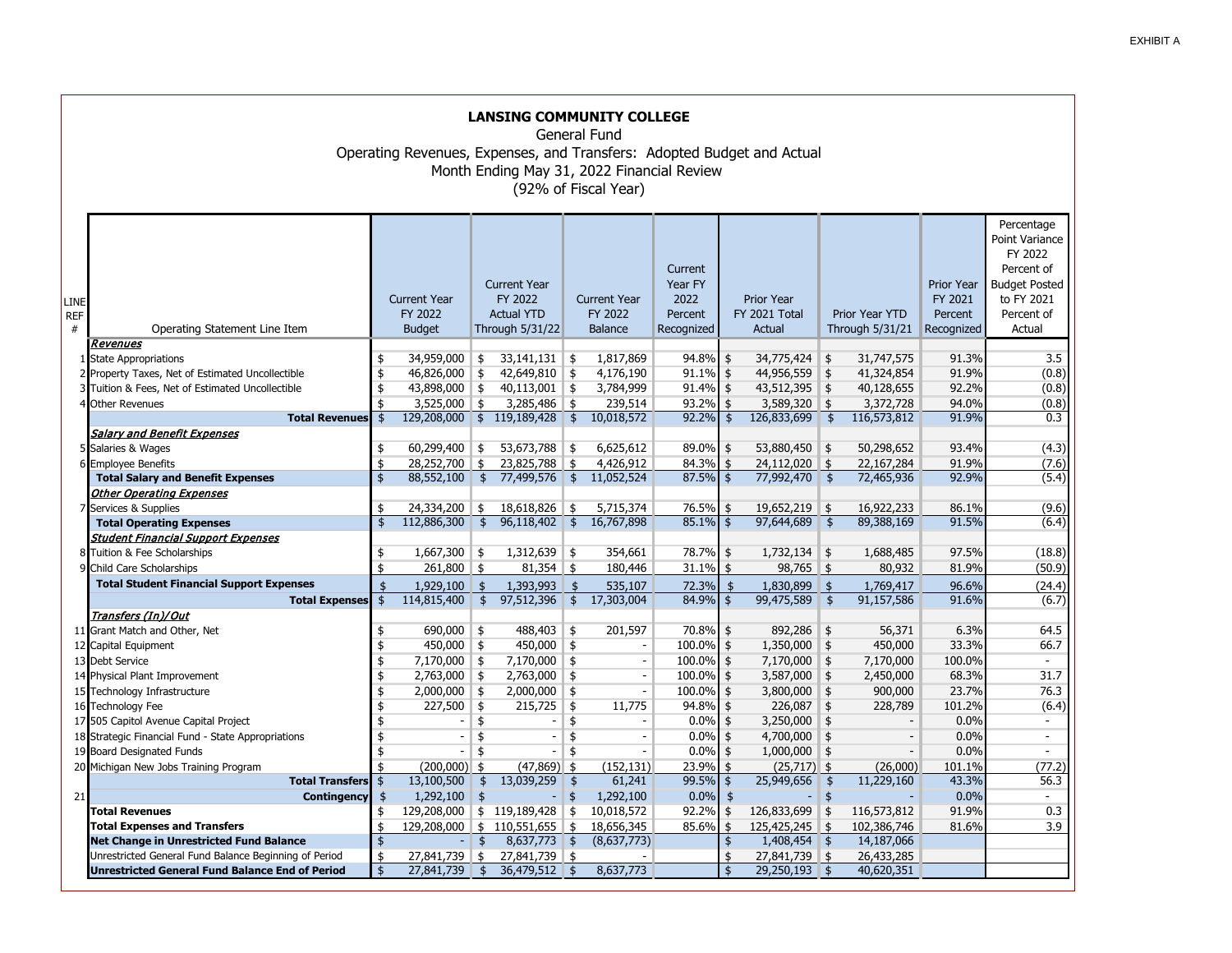|                            | <b>LANSING COMMUNITY COLLEGE</b><br>General Fund<br>Operating Expenses: Adopted Budget and Actual Expenses<br>Month Ending May 31, 2022 Financial Review<br>(92% of Fiscal Year) |                                                                                                                           |             |               |                                           |                     |                                                         |                                               |                   |                                      |               |                                                |                                                                                                              |        |
|----------------------------|----------------------------------------------------------------------------------------------------------------------------------------------------------------------------------|---------------------------------------------------------------------------------------------------------------------------|-------------|---------------|-------------------------------------------|---------------------|---------------------------------------------------------|-----------------------------------------------|-------------------|--------------------------------------|---------------|------------------------------------------------|--------------------------------------------------------------------------------------------------------------|--------|
| LINE<br><b>REF</b><br>$\#$ | Operating Division/Account                                                                                                                                                       | <b>Current Year</b><br><b>Current Year</b><br>FY 2022 Actual<br>FY 2022<br><b>YTD Through</b><br><b>Budget</b><br>5/31/22 |             |               | <b>Current Year</b><br>FY 2022<br>Balance |                     | <b>Current Year</b><br>FY 2022<br>Percent<br>Recognized | <b>Prior Year</b><br>FY 2021 Total<br>Actual* |                   | Prior Year YTD<br>Through<br>5/31/21 |               | Prior Year FY<br>2021<br>Percent<br>Recognized | Percentage<br>Point<br>Variance FY<br>2022 Percent<br>of Budget<br>Posted to FY<br>2021 Percent<br>of Actual |        |
|                            | <b>Operating Expenses - Divisions</b>                                                                                                                                            |                                                                                                                           |             |               |                                           |                     |                                                         |                                               |                   |                                      |               |                                                |                                                                                                              |        |
| 1                          | <b>Academic Affairs</b>                                                                                                                                                          | \$                                                                                                                        | 8,669,100   | \$            | 7,212,238                                 | \$                  | 1,456,862                                               | 83.2%                                         | \$                | 7,733,938                            | \$            | 7,127,939                                      | 92.2%                                                                                                        | (9.0)  |
| $\overline{2}$             | <b>Administrative Services</b>                                                                                                                                                   | \$                                                                                                                        | 13,910,300  | \$            | 11,518,507                                | \$                  | 2,391,793                                               | 82.8%                                         | $\frac{1}{2}$     | 12,140,758                           | \$            | 10,644,326                                     | 87.7%                                                                                                        | (4.9)  |
|                            | 3 Advancement & External Affairs                                                                                                                                                 | \$                                                                                                                        | 1,541,100   | \$            | 1,191,948                                 | \$                  | 349,152                                                 | 77.3%                                         | $\frac{1}{2}$     | 1,296,684                            | \$            | 1,187,283                                      | 91.6%                                                                                                        | (14.2) |
| $\overline{4}$             | Arts & Sciences                                                                                                                                                                  | \$                                                                                                                        | 24,587,700  | \$            | 21,677,084                                | \$                  | 2,910,616                                               | 88.2%                                         | $\ddot{\text{s}}$ | 21,358,314                           | \$            | 19,914,103                                     | 93.2%                                                                                                        | (5.1)  |
|                            | 5 Board of Trustees                                                                                                                                                              | \$                                                                                                                        | 337,100     | \$            | 254,663                                   | \$                  | 82,437                                                  | 75.5%                                         | \$                | 201,164                              | \$            | 179,337                                        | 89.1%                                                                                                        | (13.6) |
|                            | 6 Business Operations                                                                                                                                                            | \$                                                                                                                        | 4,158,600   | \$            | 3,392,723                                 | \$                  | 765,877                                                 | 81.6%                                         | \$                | 3,775,631                            | \$            | 3,260,760                                      | 86.4%                                                                                                        | (4.8)  |
| $\overline{7}$             | Community Education & Workforce Dvlpmt                                                                                                                                           | \$                                                                                                                        | 4,080,300   | \$            | 3,112,323                                 | \$                  | 967,977                                                 | 76.3%                                         | \$                | 3,369,901                            | \$            | 3,001,343                                      | 89.1%                                                                                                        | (12.8) |
|                            | 8 Diversity, Equity & Inclusion                                                                                                                                                  | \$                                                                                                                        | 1,198,100   | \$            | 990,082                                   | \$                  | 208,018                                                 | 82.6%                                         | \$                | 625,988                              | \$            | 523,610                                        | 83.6%                                                                                                        | (1.0)  |
| 9                          | <b>Executive Office</b>                                                                                                                                                          | \$                                                                                                                        | 1,657,600   | \$            | 1,416,164                                 | \$                  | 241,436                                                 | 85.4%                                         | \$                | 1,495,825                            | \$            | 1,427,680                                      | 95.4%                                                                                                        | (10.0) |
| 10                         | <b>Financial Services</b>                                                                                                                                                        | \$                                                                                                                        | 5,738,400   | \$            | 5,124,255                                 | \$                  | 614,145                                                 | 89.3%                                         | \$                | 5,598,608                            | \$            | 4,969,935                                      | 88.8%                                                                                                        | 0.5    |
| 11                         | Health & Human Services                                                                                                                                                          | \$                                                                                                                        | 11,108,100  | \$            | 9,852,206                                 | \$                  | 1,255,894                                               | 88.7%                                         | \$                | 9,111,573                            | \$            | 8,520,881                                      | 93.5%                                                                                                        | (4.8)  |
| 12                         | Human Resources                                                                                                                                                                  | \$                                                                                                                        | 2,092,900   | \$            | 1,688,417                                 | \$                  | 404,483                                                 | 80.7%                                         | $\ddagger$        | 1,602,117                            | \$            | 1,486,908                                      | 92.8%                                                                                                        | (12.1) |
| 13                         | <b>Information Technology Services</b>                                                                                                                                           | \$                                                                                                                        | 12,090,700  | \$            | 10,176,190                                | \$                  | 1,914,510                                               | 84.2%                                         | \$                | 10,793,954                           | \$            | 10,157,566                                     | 94.1%                                                                                                        | (9.9)  |
| 14                         | <b>Student Affairs</b>                                                                                                                                                           | \$                                                                                                                        | 10,669,700  | \$            | 9,018,200                                 | \$                  | 1,651,500                                               | 84.5%                                         | $\frac{1}{2}$     | 8,749,656                            | \$            | 8,059,667                                      | 92.1%                                                                                                        | (7.6)  |
| 15                         | <b>Technical Careers</b><br><b>Total all Divisions</b>                                                                                                                           | \$                                                                                                                        | 11,046,600  | \$            | 9,493,401                                 | \$                  | 1,553,199                                               | 85.9%                                         | \$<br>$\ddot{s}$  | 9,790,578                            | \$            | 8,926,831                                      | 91.2%                                                                                                        | (5.2)  |
|                            | Operating Expenses - Account                                                                                                                                                     | $\frac{4}{5}$                                                                                                             | 112,886,300 | $\frac{1}{2}$ | 96,118,402                                | \$                  | 16,767,898                                              | 85.1%                                         |                   | 97,644,689                           | \$            | 89,388,169                                     | 91.5%                                                                                                        | (6.4)  |
|                            | 16 Full-Time Administrator                                                                                                                                                       | \$                                                                                                                        | 9,690,500   | \$            | 8,990,955                                 | \$                  | 699,545                                                 | 92.8%                                         | \$                | 9,083,533                            | \$            | 8,550,220                                      | 94.1%                                                                                                        | (1.3)  |
| 17                         | Full-Time Professional Technical                                                                                                                                                 | \$                                                                                                                        | 11,078,700  | \$            | 10,188,952                                | \$                  | 889,748                                                 | 92.0%                                         | $\frac{1}{2}$     | 9,956,775                            | \$            | 9,419,769                                      | 94.6%                                                                                                        | (2.6)  |
| 18                         | Part-Time Professional Technical                                                                                                                                                 | \$                                                                                                                        | 645,000     | \$            | 613,737                                   | \$                  | 31,263                                                  | 95.2%                                         | $\frac{1}{2}$     | 658,096                              | \$            | 600,275                                        | 91.2%                                                                                                        | 3.9    |
| 19                         | <b>Full-Time Faculty</b>                                                                                                                                                         | \$                                                                                                                        | 16,536,900  | \$            | 15,532,939                                | \$                  | 1,003,961                                               | 93.9%                                         | \$                | 16,002,556                           | \$            | 15,181,691                                     | 94.9%                                                                                                        | (0.9)  |
| 20                         | Part-Time Faculty                                                                                                                                                                | \$                                                                                                                        | 9,983,500   | \$            | 9,062,831                                 | \$                  | 920,669                                                 | 90.8%                                         | \$                | 8,945,698                            | \$            | 8,134,574                                      | 90.9%                                                                                                        | (0.2)  |
| 21                         | Full-Time Support                                                                                                                                                                | \$                                                                                                                        | 8,700,400   | \$            | 7,523,983                                 | \$                  | 1,176,417                                               | 86.5%                                         | \$                | 7,826,509                            | \$            | 7,110,028                                      | 90.8%                                                                                                        | (4.4)  |
| 22                         | Part-Time Support                                                                                                                                                                | \$                                                                                                                        | 2,216,100   | \$            | 1,143,944                                 | \$                  | 1,072,156                                               | 51.6%                                         | \$                | 1,008,307                            | \$            | 916,565                                        | 90.9%                                                                                                        | (39.3) |
|                            | 23 Student                                                                                                                                                                       | \$                                                                                                                        | 1,448,300   | \$            | 616,447                                   | \$                  | 831,853                                                 | 42.6%                                         | \$                | 398,977                              | \$            | 385,531                                        | 96.6%                                                                                                        | (54.1) |
|                            | <b>Total Salaries and Wages</b>                                                                                                                                                  | $\frac{1}{2}$                                                                                                             | 60,299,400  | \$            | 53,673,788                                | \$                  | 6,625,612                                               | 89.0%                                         | $\frac{1}{2}$     | 53,880,450                           | $\frac{1}{2}$ | 50,298,652                                     | 93.4%                                                                                                        | (4.3)  |
| 24                         | <b>Employee Benefits</b>                                                                                                                                                         | $\pmb{\$}$                                                                                                                | 28,252,700  | $\frac{4}{5}$ | 23,825,788                                | $\frac{4}{5}$       | 4,426,912                                               | 84.3%                                         | $\frac{4}{5}$     | 24,112,020                           | \$            | 22, 167, 284                                   | 91.9%                                                                                                        | (7.6)  |
| 25                         | <b>Institutional Expenses</b>                                                                                                                                                    | \$                                                                                                                        | 2,402,600   | \$            | 1,734,281                                 | \$                  | 668,319                                                 | 72.2%                                         | \$                | 1,675,728                            | \$            | 1,590,900                                      | 94.9%                                                                                                        | (22.8) |
| 26                         | <b>Utilities</b>                                                                                                                                                                 | \$                                                                                                                        | 3,858,000   | \$            | 2,864,735                                 | \$                  | 993,265                                                 | 74.3%                                         | \$                | 2,974,811                            | \$            | 2,703,752                                      | 90.9%                                                                                                        | (16.6) |
| 27                         | <b>Professional Services</b>                                                                                                                                                     | \$                                                                                                                        | 1,251,600   | \$            | 791,661                                   | \$                  | 459,940                                                 | 63.3%                                         | \$                | 1,674,864                            | \$            | 886,021                                        | 52.9%                                                                                                        | 10.4   |
| 28                         | <b>Purchased Services</b>                                                                                                                                                        | \$                                                                                                                        | 4,325,600   | \$            | 3,206,407                                 | \$                  | 1,119,193                                               | 74.1%                                         | \$                | 3,552,261                            | \$            | 2,938,470                                      | 82.7%                                                                                                        | (8.6)  |
| 29                         | Rental Expense                                                                                                                                                                   | \$                                                                                                                        | 1,263,500   | \$            | 1,002,126                                 | \$                  | 261,374                                                 | 79.3%                                         | \$                | 859,068                              | \$            | 763,694                                        | 88.9%                                                                                                        | (9.6)  |
| 30                         | Repair and Maintenance                                                                                                                                                           | \$                                                                                                                        | 1,764,500   | \$            | 1,878,047                                 | \$                  | (113, 547)                                              | 106.4%                                        | \$                | 1,876,706                            | \$            | 1,789,247                                      | 95.3%                                                                                                        | 11.1   |
| 31                         | <b>Supplies</b>                                                                                                                                                                  | \$                                                                                                                        | 7,982,600   | \$            | 6,488,894                                 | \$                  | 1,493,706                                               | 81.3%                                         | \$                | 6,905,106                            | \$            | 6,140,609                                      | 88.9%                                                                                                        | (7.6)  |
|                            | 32 Travel, Training and Conferences                                                                                                                                              | \$                                                                                                                        | 1,485,800   | \$            | 652,676                                   | $\frac{4}{3}$       | 833,124                                                 | 43.9%                                         | \$                | 133,675                              | \$            | 109,539                                        | 81.9%                                                                                                        | (38.0) |
|                            | <b>Total Services and Supplies</b>                                                                                                                                               | $\ddot{\mathsf{s}}$                                                                                                       | 24,334,200  | $\frac{1}{2}$ | 18,618,826                                | $\ddot{\mathsf{s}}$ | 5,715,374                                               | 76.5%                                         | $\frac{1}{2}$     | 19,652,219                           | \$            | 16,922,233                                     | 86.1%                                                                                                        | (9.6)  |
|                            | <b>Total All Accounts</b>                                                                                                                                                        | $\ddot{s}$                                                                                                                | 112,886,300 | \$            | 96,118,402                                | \$                  | 16,767,898                                              | 85.1%                                         | $\frac{1}{2}$     | 97,644,689                           | \$            | 89,388,169                                     | 91.5%                                                                                                        | (6.4)  |

\* Fiscal year 2021 Operating Expenses - Divisions amounts restated to conform with current year presentation.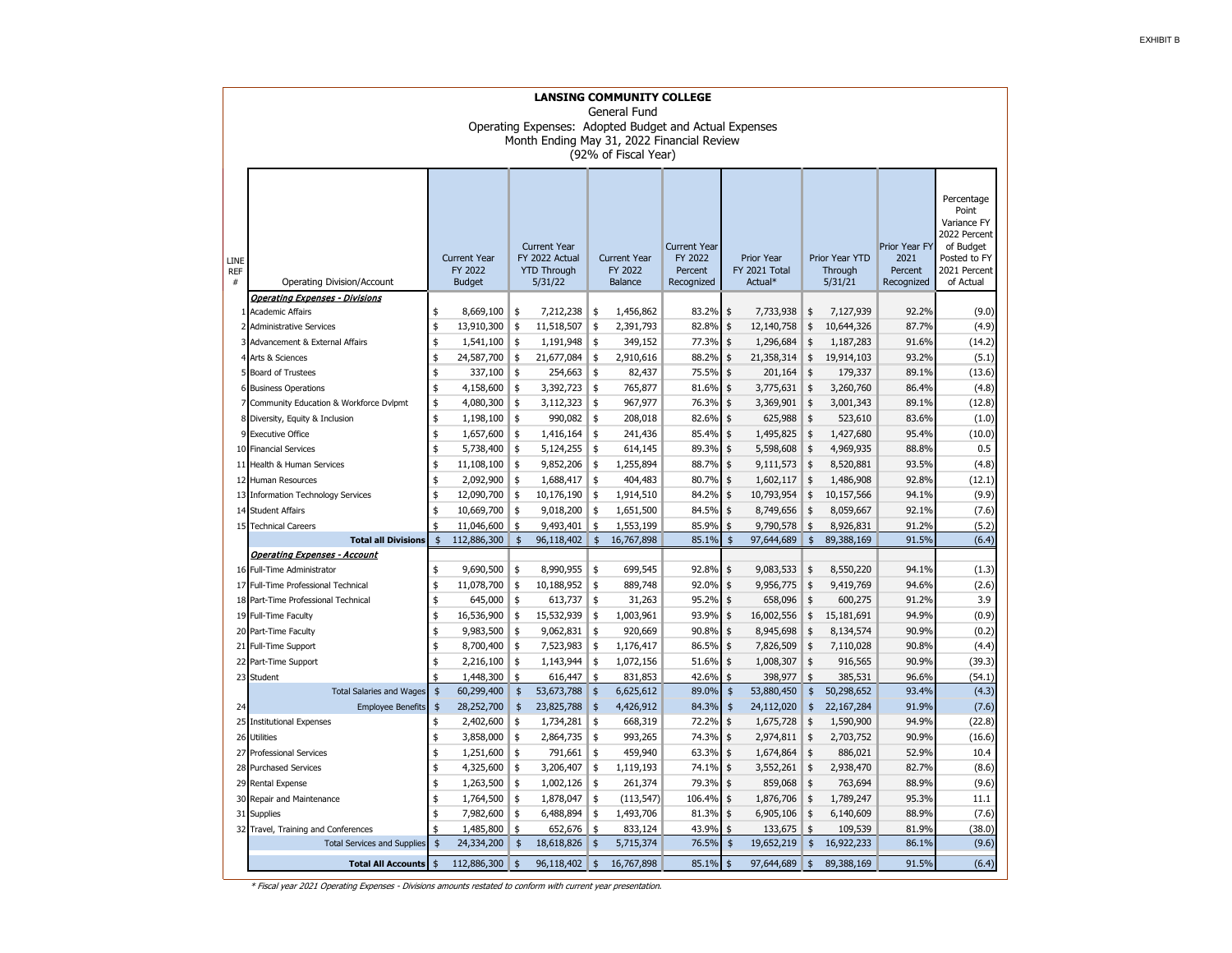|      | <b>LANSING COMMUNITY COLLEGE</b>                    |                        |                            |                  |                   |
|------|-----------------------------------------------------|------------------------|----------------------------|------------------|-------------------|
|      | <b>Statement of Net Position</b>                    |                        |                            |                  |                   |
|      | As of May 31, 2022                                  |                        |                            |                  |                   |
|      |                                                     |                        |                            |                  |                   |
|      |                                                     |                        |                            |                  |                   |
| Line |                                                     |                        |                            |                  |                   |
| Ref  |                                                     |                        | <b>Current Fiscal Year</b> |                  | Prior Fiscal Year |
| #    | Statement Line Item                                 |                        | 2022                       |                  | 2021              |
|      | <b>Current Assets:</b>                              |                        |                            |                  |                   |
| 1    | Cash and Cash Equivalents                           | \$                     | 17,926,968                 | \$               | 22,234,265        |
| 2    | Short-Term Investments                              | \$                     | 79,284,332                 | $\frac{1}{2}$    | 84,164,368        |
| 3    | Property Taxes Receivable, Net of Est Uncollectible | \$                     | 2,281,152                  | $\frac{1}{2}$    | 1,871,342         |
| 4    | <b>State Appropriations Receivable</b>              | \$                     | 9,128,751                  | $\frac{1}{2}$    | 9,002,735         |
| 5    | Federal and State Grants Receivable                 | \$                     | 3,339,587                  | \$               | 3,273,197         |
| 6    | Accounts Receivable, Net of Est Uncollectible       | \$                     | 3,654,445                  | $\frac{1}{2}$    | 2,737,459         |
| 7    | Prepaid Expenses                                    | \$                     | 1,202,879                  | $\frac{1}{2}$    | 1,377,948         |
| 8    | Due from Component Unit                             | \$                     | 12,406                     | $\ddot{\varphi}$ | 16,739            |
|      | <b>Total Current Assets</b>                         | $\dot{\boldsymbol{s}}$ | 116,830,518                | $\ddot{\bm{z}}$  | 124,678,053       |
|      |                                                     |                        |                            |                  |                   |
|      | <b>Noncurrent Assets:</b>                           |                        |                            |                  |                   |
| 9    | Long-Term Investments                               | \$                     |                            | \$               | 1,988,155         |
| 10   | Capital Assets, Net of Accumulated Depreciation     | \$                     | 204,968,038                | $\frac{4}{5}$    | 191,618,622       |
|      | <b>Total Noncurrent Assets</b>                      | \$                     | 204,968,038                | \$               | 193,606,777       |
|      | <b>Total Assets</b>                                 | \$                     | 321,798,556                | \$               | 318,284,829       |
|      |                                                     |                        |                            |                  |                   |
|      | <b>Deferred Outflow of Resources:</b>               |                        |                            |                  |                   |
| 11   | Deferred Charge on Refunding                        | \$                     | 1,650,664                  | \$               | 1,867,316         |
| 12   | <b>Deferred Pension Amounts</b>                     | \$                     | 48,160,423                 | $\frac{1}{2}$    | 60,577,120        |
|      | <b>Total Deferred Outflows of Resources</b>         | \$                     | 49,811,087                 | \$               | 62,444,436        |
|      |                                                     |                        |                            |                  |                   |
|      | <b>Current Liabilities:</b>                         |                        |                            |                  |                   |
| 13   | <b>Accounts Payable</b>                             | \$                     | 652,752                    | \$               | 682,969           |
| 14   | Accrued Interest Payable                            | \$                     | 272,084                    | $\frac{1}{2}$    | 332,774           |
| 15   | Accrued Payroll and Other Compensation              | \$                     | 5,056,908                  | $\frac{1}{2}$    | 5,806,643         |
| 16   | <b>Accrued Vacation</b>                             | \$                     | 1,841,206                  | $\ddot{\phi}$    | 2,332,902         |
| 17   | <b>Unearned Revenue</b>                             | \$                     | 12,500,848                 | \$               | 15,354,009        |
| 18   | Current Portion of Long-Term Debt Obligations       | $\frac{1}{2}$          | 4,495,000                  | $\frac{1}{2}$    | 4,345,000         |
|      | <b>Total Current Liabilities</b>                    | $\ddot{\bm{s}}$        | 24,818,798                 | \$               | 28,854,297        |
|      |                                                     |                        |                            |                  |                   |
|      | <b>Noncurrent Liabilities:</b>                      |                        |                            |                  |                   |
| 19   | Bonds Payable                                       | \$                     | 98,091,553                 | \$               | 103,597,173       |
| 20   | Net Pension Liability                               | \$                     | 176,522,247                | \$               | 177,789,942       |
| 21   | Net Other Post-Employment Benefits Liability        | \$                     | 26,773,639                 | \$               | 37,657,910        |
|      | <b>Total Noncurrent Liabilities</b>                 | \$                     |                            | \$               | 319,045,025       |
|      | <b>Total Liabilities</b>                            | \$                     | 301,387,439                |                  |                   |
|      |                                                     |                        | 326,206,237                | \$               | 347,899,322       |
|      | 22 Deferred Inflow of Resources - Pension Amounts   | \$                     |                            |                  | 33,204,445        |
|      |                                                     |                        | 37,274,684                 | \$               |                   |
|      |                                                     |                        |                            |                  |                   |
|      | 23 Net Position:                                    |                        |                            |                  |                   |
|      | Invested in Capital Assets, Net of Related Debt     | \$                     | 120,737,570                | \$               | 133,139,852       |
|      | Restricted for Restricted Fund Activities           | \$                     | 197,737                    | \$               | 153,756           |
|      | Unrestricted                                        | \$                     | (112, 806, 585)            | \$               | (133, 668, 109)   |
|      | <b>Total Net Position</b>                           | \$                     | 8,128,722                  | \$               | (374, 501)        |

Ш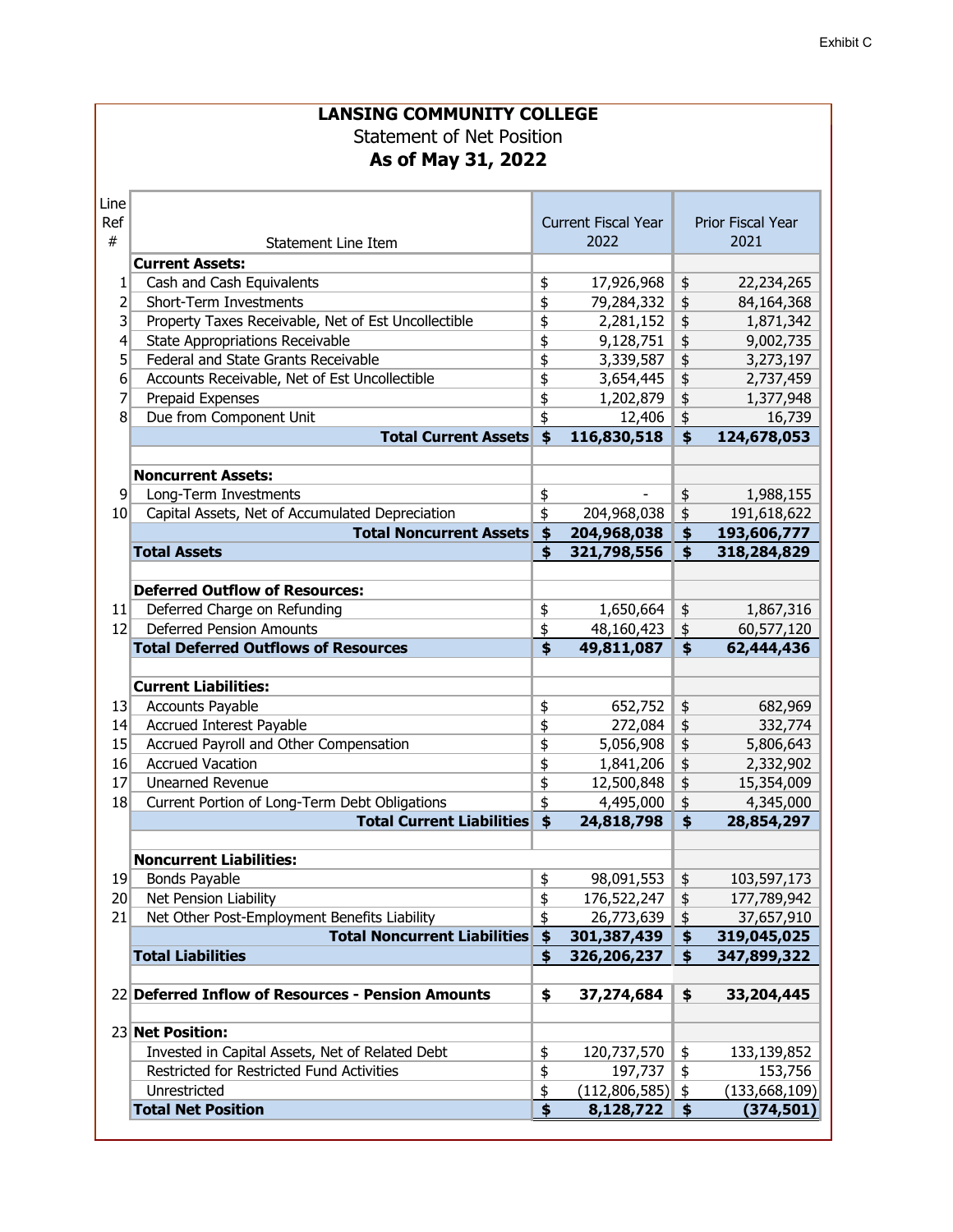### **Lansing Community College Schedule of Investments As of May 31, 2022**

|                                          | <b>Cash &amp; Cash Equivalents</b> |                     |              |                                   |
|------------------------------------------|------------------------------------|---------------------|--------------|-----------------------------------|
|                                          |                                    |                     |              | <b>Estimated</b><br><b>Annual</b> |
| <b>Account</b>                           |                                    | <b>Cash Balance</b> | <b>Yield</b> | <b>Income</b>                     |
| Chase - Checking                         |                                    | 9,187,584           | $0.00\%$ \$  |                                   |
| Chase - Savings                          |                                    | 8,739,384           | $0.05\%$     | 4,370                             |
| <b>Total Cash &amp; Cash Equivalents</b> | \$                                 | 17,926,968          |              | 4,370                             |

| Short Term (< one year)                       |    |                     |             |      |                                             |  |  |  |  |  |  |
|-----------------------------------------------|----|---------------------|-------------|------|---------------------------------------------|--|--|--|--|--|--|
| <b>Account</b>                                |    | <b>Market Value</b> | Yield       |      | <b>Estimated</b><br>Annual<br><b>Income</b> |  |  |  |  |  |  |
| <b>CDARs First National Bank of Michigan</b>  | S  | 15,063,492          | $0.10\%$ \$ |      | 15,063                                      |  |  |  |  |  |  |
| <b>ICS First National Bank of Michigan</b>    | S  | 10,425,107          | 0.07%       | -\$  | 7,298                                       |  |  |  |  |  |  |
| <b>PNC Commercial Paper</b>                   | S  | 7,628,719           | 0.21%       | - \$ | 16,020                                      |  |  |  |  |  |  |
| Michigan Liquid Asset Fund Investments        | \$ | 29,461,593          | 0.31%       | -\$  | 91,331                                      |  |  |  |  |  |  |
| Michigan Liquid Asset Fund Investments - Bond |    |                     |             |      |                                             |  |  |  |  |  |  |
| Designated                                    | \$ | 16,705,421          | 0.41%       | - \$ | 68,492                                      |  |  |  |  |  |  |
| <b>Total Short Term Investments</b>           | \$ | 79,284,332          |             | \$   | 198,205                                     |  |  |  |  |  |  |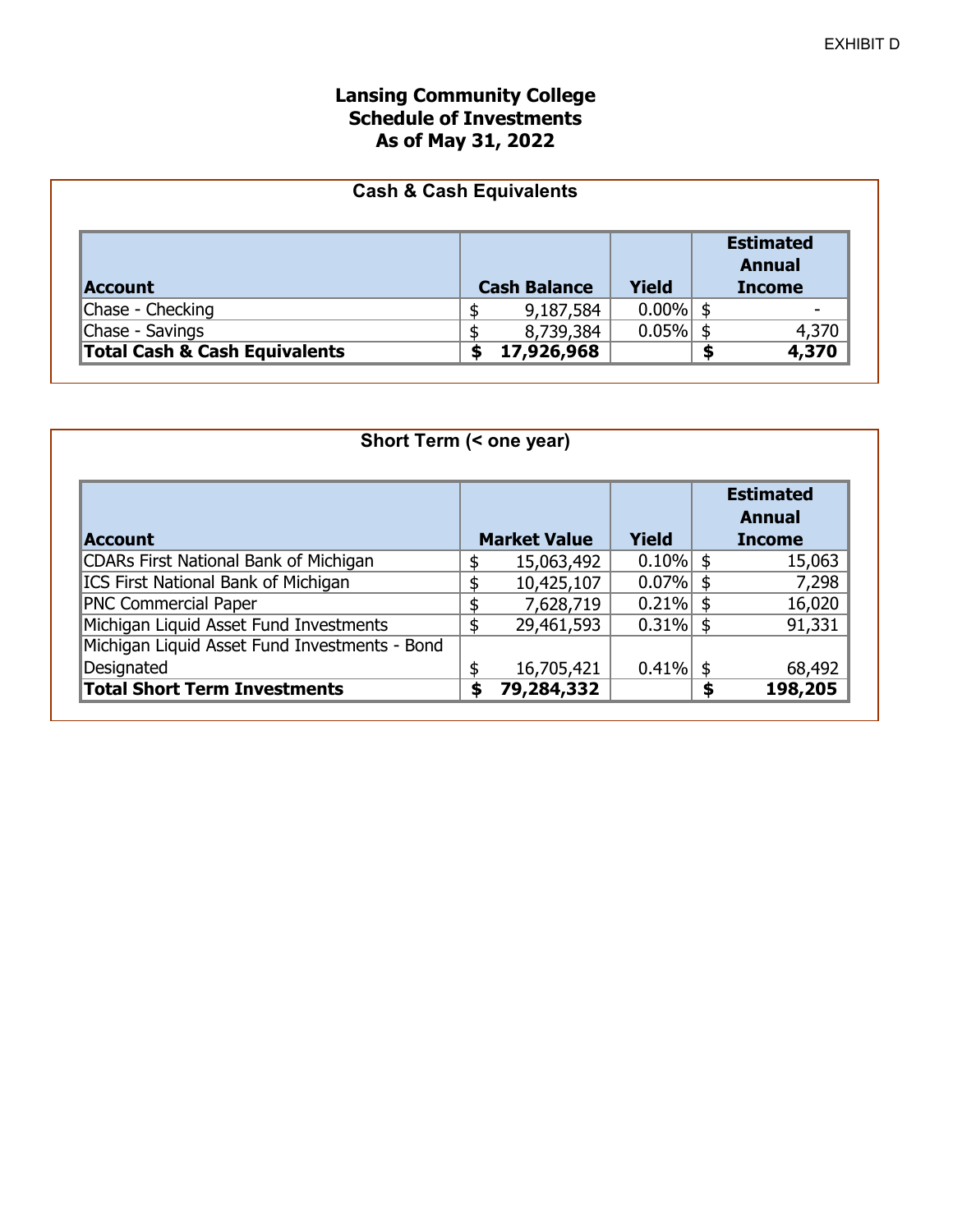#### **LANSING COMMUNITY COLLEGE** Statement of Revenues, Expenses and Changes in Net Position **Month Ending May 31, 2022**

| <b>Operating Statement Line item</b><br><b>Operating Revenues:</b><br>Tuition & Fees, Net of Estimated Uncollectible<br><b>Federal Grants and Contracts</b><br><b>State Grants and Contracts</b><br><b>Local Grants and Contracts</b><br>Sales and Services of Auxiliary Activities<br>Michigan New Jobs Training Programs<br>Miscellaneous | All Funds Current<br>Year-to-Date<br>Actual<br>$42,001,653$ \$<br>\$<br>$1,758,871$ \$<br>\$<br>$3,965,146$ \$<br>\$<br>\$<br>$2,989,402$ \$<br>$87,390$ \$<br>\$<br>\$<br>$372,719$ \$<br>$3,374,893$ \$<br>ፋ | General<br>Fund<br>40,113,001<br>$\sim$<br>$\overline{\phantom{a}}$<br>1,972<br>$\overline{\phantom{a}}$<br>3,172,031 | Pension Liability Fund<br>\$<br>$\sim$<br>\$<br>$\overline{\phantom{0}}$<br>\$<br>$\sim$<br>\$<br>$\overline{\phantom{a}}$<br>\$<br>$\overline{\phantom{0}}$<br>\$<br>$\sim$<br>\$<br>$\overline{\phantom{a}}$ | Designated<br><b>Funds</b><br>$(3,365)$ \$<br>\$<br>\$<br>$\overline{\phantom{a}}$<br>\$<br>$\overline{\phantom{a}}$<br>\$<br>$\overline{\phantom{a}}$<br>\$<br>\$<br>$\overline{\phantom{a}}$<br>\$<br>$\overline{\phantom{a}}$ | Auxiliary<br>Service Funds<br>1,043,769<br>\$<br>$\overline{\phantom{a}}$<br>\$<br>$\sim$<br>\$<br>$\overline{\phantom{a}}$<br>$\frac{4}{3}$<br>83,020<br>\$<br>74,828<br>\$ | Restricted<br><b>Funds</b><br>\$<br>$\overline{\phantom{a}}$<br>\$<br>$1,758,871$ \$<br>$3,965,146$ \$<br>\$<br>\$<br>$2,989,402$ \$<br>\$<br>$372,719$ \$<br>\$<br>\$<br>$\overline{\phantom{a}}$ | Plant<br><b>Funds</b><br>\$<br>848,248<br>$\overline{\phantom{0}}$<br>$\sim$<br>$\overline{\phantom{a}}$<br>\$<br>2,399<br>$\overline{\phantom{0}}$<br>128,035<br>\$ |
|---------------------------------------------------------------------------------------------------------------------------------------------------------------------------------------------------------------------------------------------------------------------------------------------------------------------------------------------|----------------------------------------------------------------------------------------------------------------------------------------------------------------------------------------------------------------|-----------------------------------------------------------------------------------------------------------------------|----------------------------------------------------------------------------------------------------------------------------------------------------------------------------------------------------------------|----------------------------------------------------------------------------------------------------------------------------------------------------------------------------------------------------------------------------------|------------------------------------------------------------------------------------------------------------------------------------------------------------------------------|----------------------------------------------------------------------------------------------------------------------------------------------------------------------------------------------------|----------------------------------------------------------------------------------------------------------------------------------------------------------------------|
| Total Operating Revenue \$                                                                                                                                                                                                                                                                                                                  | $54,550,074$ \$                                                                                                                                                                                                | 43,287,004                                                                                                            | -\$<br>٠                                                                                                                                                                                                       | $\frac{4}{5}$<br>$(3,365)$ \$                                                                                                                                                                                                    | 1,201,616                                                                                                                                                                    | 9,086,137<br>\$                                                                                                                                                                                    | $\frac{4}{5}$<br>978,682                                                                                                                                             |
| <b>Operating Expenses:</b>                                                                                                                                                                                                                                                                                                                  |                                                                                                                                                                                                                |                                                                                                                       |                                                                                                                                                                                                                |                                                                                                                                                                                                                                  |                                                                                                                                                                              |                                                                                                                                                                                                    |                                                                                                                                                                      |
| Instruction                                                                                                                                                                                                                                                                                                                                 | \$<br>$33,581,623$ \$                                                                                                                                                                                          | 33,001,888                                                                                                            | \$<br>$\blacksquare$                                                                                                                                                                                           | \$<br>$\overline{\phantom{a}}$                                                                                                                                                                                                   | \$<br>1,335                                                                                                                                                                  | \$<br>$578,400$ \$                                                                                                                                                                                 | $\overline{\phantom{0}}$                                                                                                                                             |
| <b>Instructional Support</b>                                                                                                                                                                                                                                                                                                                | \$<br>$17,553,472$ \$                                                                                                                                                                                          | $16,872,916$ \$                                                                                                       | $\sim$                                                                                                                                                                                                         | \$<br>23,017                                                                                                                                                                                                                     | \$<br>111                                                                                                                                                                    | $657,428$ \$<br>\$                                                                                                                                                                                 | $\overline{\phantom{a}}$                                                                                                                                             |
| <b>Student Services</b>                                                                                                                                                                                                                                                                                                                     | $41,702,707$ \$<br>\$                                                                                                                                                                                          | $12,687,837$ \$                                                                                                       | $\sim$                                                                                                                                                                                                         | \$<br>$\overline{\phantom{a}}$                                                                                                                                                                                                   | \$<br>$\blacksquare$                                                                                                                                                         | 29,014,870 \$<br>\$                                                                                                                                                                                | $\overline{\phantom{a}}$                                                                                                                                             |
| <b>Public Services</b>                                                                                                                                                                                                                                                                                                                      | $2,304,374$ \$<br>\$                                                                                                                                                                                           | 785,560 \$                                                                                                            | $\overline{\phantom{a}}$                                                                                                                                                                                       | \$<br>$\overline{\phantom{a}}$                                                                                                                                                                                                   | 35,485<br>\$                                                                                                                                                                 | $1,483,329$ \$<br>\$                                                                                                                                                                               |                                                                                                                                                                      |
| Operation and Maintenance of Plant                                                                                                                                                                                                                                                                                                          | $13,969,825$ \$<br>\$                                                                                                                                                                                          | 10,725,263                                                                                                            | \$<br>$\overline{\phantom{a}}$                                                                                                                                                                                 | \$<br>$\overline{\phantom{a}}$                                                                                                                                                                                                   | 509,275<br>\$                                                                                                                                                                | $722,267$ \$<br>\$                                                                                                                                                                                 | 2,013,019                                                                                                                                                            |
| <b>Information Technology</b>                                                                                                                                                                                                                                                                                                               | \$<br>$12,696,305$ \$                                                                                                                                                                                          | $10,310,424$ \$                                                                                                       | $\blacksquare$                                                                                                                                                                                                 | \$<br>57,960                                                                                                                                                                                                                     | -\$<br>$131,142$ \$                                                                                                                                                          | $361,139$ \$                                                                                                                                                                                       | 1,835,640                                                                                                                                                            |
| <b>Institutional Administration</b>                                                                                                                                                                                                                                                                                                         | $18,703,510$ \$<br>\$                                                                                                                                                                                          | 13,128,509                                                                                                            | \$<br>$\overline{\phantom{0}}$                                                                                                                                                                                 | \$                                                                                                                                                                                                                               | \$<br>268,477                                                                                                                                                                | $5,306,524$ \$<br>\$                                                                                                                                                                               |                                                                                                                                                                      |
| Depreciation                                                                                                                                                                                                                                                                                                                                | $8,816,722$ \$<br>\$                                                                                                                                                                                           |                                                                                                                       | \$<br>$\sim$                                                                                                                                                                                                   | \$<br>$\overline{\phantom{a}}$                                                                                                                                                                                                   | \$<br>$\overline{\phantom{a}}$                                                                                                                                               | \$<br>$\overline{\phantom{0}}$                                                                                                                                                                     | \$<br>8,816,722                                                                                                                                                      |
| <b>Total Operating Expenses</b> \$                                                                                                                                                                                                                                                                                                          | $149,328,537$ \$                                                                                                                                                                                               | 97,512,396                                                                                                            | - \$<br>$\blacksquare$                                                                                                                                                                                         | $\mathbf{s}$<br>80,978                                                                                                                                                                                                           | \$<br>945,825                                                                                                                                                                | \$<br>38,123,958                                                                                                                                                                                   | \$<br>12,665,381                                                                                                                                                     |
|                                                                                                                                                                                                                                                                                                                                             |                                                                                                                                                                                                                |                                                                                                                       |                                                                                                                                                                                                                |                                                                                                                                                                                                                                  |                                                                                                                                                                              |                                                                                                                                                                                                    |                                                                                                                                                                      |
|                                                                                                                                                                                                                                                                                                                                             |                                                                                                                                                                                                                |                                                                                                                       |                                                                                                                                                                                                                |                                                                                                                                                                                                                                  |                                                                                                                                                                              |                                                                                                                                                                                                    |                                                                                                                                                                      |
| Operating Income (Loss) \$                                                                                                                                                                                                                                                                                                                  | $(94, 778, 463)$ \$                                                                                                                                                                                            | $(54, 225, 392)$ \$                                                                                                   | ٠                                                                                                                                                                                                              | $(84,343)$ \$<br>\$                                                                                                                                                                                                              | 255,792                                                                                                                                                                      | \$<br>(29,037,820)                                                                                                                                                                                 | (11,686,699)<br>\$                                                                                                                                                   |
| <b>Non Operating Revenues (Expenses):</b>                                                                                                                                                                                                                                                                                                   |                                                                                                                                                                                                                |                                                                                                                       |                                                                                                                                                                                                                |                                                                                                                                                                                                                                  |                                                                                                                                                                              |                                                                                                                                                                                                    |                                                                                                                                                                      |
| <b>State Appropriations</b>                                                                                                                                                                                                                                                                                                                 | $38,348,078$ \$<br>\$                                                                                                                                                                                          | $33,141,131$ \$                                                                                                       | $\overline{\phantom{a}}$                                                                                                                                                                                       | \$<br>$\overline{\phantom{a}}$                                                                                                                                                                                                   | \$<br>$\overline{\phantom{a}}$                                                                                                                                               | 5,206,947<br>\$                                                                                                                                                                                    | 5<br>$\overline{\phantom{0}}$                                                                                                                                        |
| Property Taxes, Net of Estimated Uncollectible                                                                                                                                                                                                                                                                                              | $42,649,810$ \$<br>\$                                                                                                                                                                                          | $42,649,810$ \$                                                                                                       | $\blacksquare$                                                                                                                                                                                                 | \$<br>$\overline{\phantom{a}}$                                                                                                                                                                                                   | \$<br>$\sim$                                                                                                                                                                 | \$<br>$\overline{\phantom{a}}$                                                                                                                                                                     | \$<br>$\overline{\phantom{0}}$                                                                                                                                       |
| Investment Income                                                                                                                                                                                                                                                                                                                           | \$<br>$327,846$ \$                                                                                                                                                                                             | 82,069                                                                                                                | \$<br>$\sim$                                                                                                                                                                                                   | \$<br>$\overline{\phantom{a}}$                                                                                                                                                                                                   | \$<br>$\overline{\phantom{a}}$                                                                                                                                               | \$<br>$\overline{\phantom{a}}$                                                                                                                                                                     | 245,777<br>\$                                                                                                                                                        |
| Interest on Capital Asset - Related Debt                                                                                                                                                                                                                                                                                                    | $(3,246,793)$ \$<br>\$                                                                                                                                                                                         | $\overline{\phantom{a}}$                                                                                              | \$<br>$\overline{\phantom{a}}$                                                                                                                                                                                 | \$                                                                                                                                                                                                                               | \$<br>$\overline{\phantom{a}}$                                                                                                                                               | \$<br>$\overline{\phantom{a}}$                                                                                                                                                                     | \$<br>(3, 246, 793)                                                                                                                                                  |
| PELL                                                                                                                                                                                                                                                                                                                                        | $9,936,970$ \$<br>\$                                                                                                                                                                                           | $\overline{\phantom{a}}$                                                                                              | \$<br>$\blacksquare$                                                                                                                                                                                           | \$<br>$\overline{\phantom{a}}$                                                                                                                                                                                                   | \$<br>$\overline{\phantom{0}}$                                                                                                                                               | \$                                                                                                                                                                                                 | \$<br>$\overline{\phantom{a}}$                                                                                                                                       |
| Non-operating federal grant - CARES Act                                                                                                                                                                                                                                                                                                     | $14,959,939$ \$<br>\$                                                                                                                                                                                          | $\overline{\phantom{a}}$                                                                                              | $\mathbf{\hat{S}}$<br>$\overline{\phantom{a}}$                                                                                                                                                                 | \$<br>$\overline{\phantom{a}}$                                                                                                                                                                                                   | \$<br>$\overline{\phantom{a}}$                                                                                                                                               | 9,936,970<br>\$<br>$14,959,939$ \$                                                                                                                                                                 | $\overline{\phantom{a}}$                                                                                                                                             |
| Miscellaneous Non-Operating Revenue/(Loss)                                                                                                                                                                                                                                                                                                  | $(85,687)$ \$<br>\$                                                                                                                                                                                            | $29,415$ \$                                                                                                           | $\overline{\phantom{a}}$                                                                                                                                                                                       | \$                                                                                                                                                                                                                               | \$<br>$\overline{\phantom{a}}$                                                                                                                                               | \$                                                                                                                                                                                                 | \$<br>(115, 102)                                                                                                                                                     |
| Net Non-operating Revenue (Expenses) \$                                                                                                                                                                                                                                                                                                     | $102,890,162$ \$                                                                                                                                                                                               | 75,902,425 \$                                                                                                         | ٠                                                                                                                                                                                                              | \$<br>$\overline{a}$                                                                                                                                                                                                             | \$<br>٠                                                                                                                                                                      | \$<br>30,103,856                                                                                                                                                                                   | \$<br>(3, 116, 118)                                                                                                                                                  |
|                                                                                                                                                                                                                                                                                                                                             |                                                                                                                                                                                                                |                                                                                                                       |                                                                                                                                                                                                                |                                                                                                                                                                                                                                  |                                                                                                                                                                              |                                                                                                                                                                                                    |                                                                                                                                                                      |
| <b>Income (Loss) Before Transfers</b> \$                                                                                                                                                                                                                                                                                                    | 8,111,699                                                                                                                                                                                                      | 21,677,033<br>\$                                                                                                      | -\$<br>$\blacksquare$                                                                                                                                                                                          | $(84,343)$ \$<br>\$                                                                                                                                                                                                              | 255,792                                                                                                                                                                      | 1,066,035<br>\$                                                                                                                                                                                    | (14,802,817)<br>\$                                                                                                                                                   |
| <b>Transfers:</b>                                                                                                                                                                                                                                                                                                                           |                                                                                                                                                                                                                |                                                                                                                       |                                                                                                                                                                                                                |                                                                                                                                                                                                                                  |                                                                                                                                                                              |                                                                                                                                                                                                    |                                                                                                                                                                      |
| Transfers In/(Out), Net                                                                                                                                                                                                                                                                                                                     | \$<br>$\overline{\phantom{a}}$                                                                                                                                                                                 | \$<br>$(13,039,259)$ \$                                                                                               | $\blacksquare$                                                                                                                                                                                                 | \$<br>$215,725$ \$                                                                                                                                                                                                               | $(388, 925)$ \$                                                                                                                                                              | $(2,620,782)$ \$                                                                                                                                                                                   | 15,833,241                                                                                                                                                           |
| Capitalization of Fixed Assets From Non-Plant Funds                                                                                                                                                                                                                                                                                         | \$<br>$\overline{\phantom{a}}$                                                                                                                                                                                 | \$<br>$\overline{\phantom{a}}$                                                                                        | \$<br>$\sim$                                                                                                                                                                                                   | \$<br>$\overline{\phantom{a}}$                                                                                                                                                                                                   | \$<br>$\blacksquare$                                                                                                                                                         | $1,530,658$ \$<br>\$                                                                                                                                                                               | (1,530,658)                                                                                                                                                          |
|                                                                                                                                                                                                                                                                                                                                             |                                                                                                                                                                                                                |                                                                                                                       |                                                                                                                                                                                                                |                                                                                                                                                                                                                                  |                                                                                                                                                                              |                                                                                                                                                                                                    |                                                                                                                                                                      |
| <b>Net Increase (Decrease) in Net Position</b>                                                                                                                                                                                                                                                                                              | $8,111,699$ \$<br>\$                                                                                                                                                                                           | $8,637,773$ \$                                                                                                        | $\overline{a}$                                                                                                                                                                                                 | \$<br>$131,382$ \$                                                                                                                                                                                                               | $(133, 133)$ \$                                                                                                                                                              | $(24,089)$ \$                                                                                                                                                                                      | (500, 234)                                                                                                                                                           |
|                                                                                                                                                                                                                                                                                                                                             |                                                                                                                                                                                                                |                                                                                                                       |                                                                                                                                                                                                                |                                                                                                                                                                                                                                  |                                                                                                                                                                              |                                                                                                                                                                                                    |                                                                                                                                                                      |
| <b>Net Position:</b>                                                                                                                                                                                                                                                                                                                        |                                                                                                                                                                                                                |                                                                                                                       |                                                                                                                                                                                                                |                                                                                                                                                                                                                                  |                                                                                                                                                                              |                                                                                                                                                                                                    |                                                                                                                                                                      |
|                                                                                                                                                                                                                                                                                                                                             | $17,023$ \$<br>\$                                                                                                                                                                                              | $27,841,739$ \$                                                                                                       |                                                                                                                                                                                                                |                                                                                                                                                                                                                                  | $2,099,795$ \$                                                                                                                                                               | $221,826$ \$                                                                                                                                                                                       | 155,653,272                                                                                                                                                          |
| Beginning of Year                                                                                                                                                                                                                                                                                                                           |                                                                                                                                                                                                                |                                                                                                                       | $(192, 410, 147)$ \$                                                                                                                                                                                           | $6,610,538$ \$                                                                                                                                                                                                                   |                                                                                                                                                                              |                                                                                                                                                                                                    |                                                                                                                                                                      |